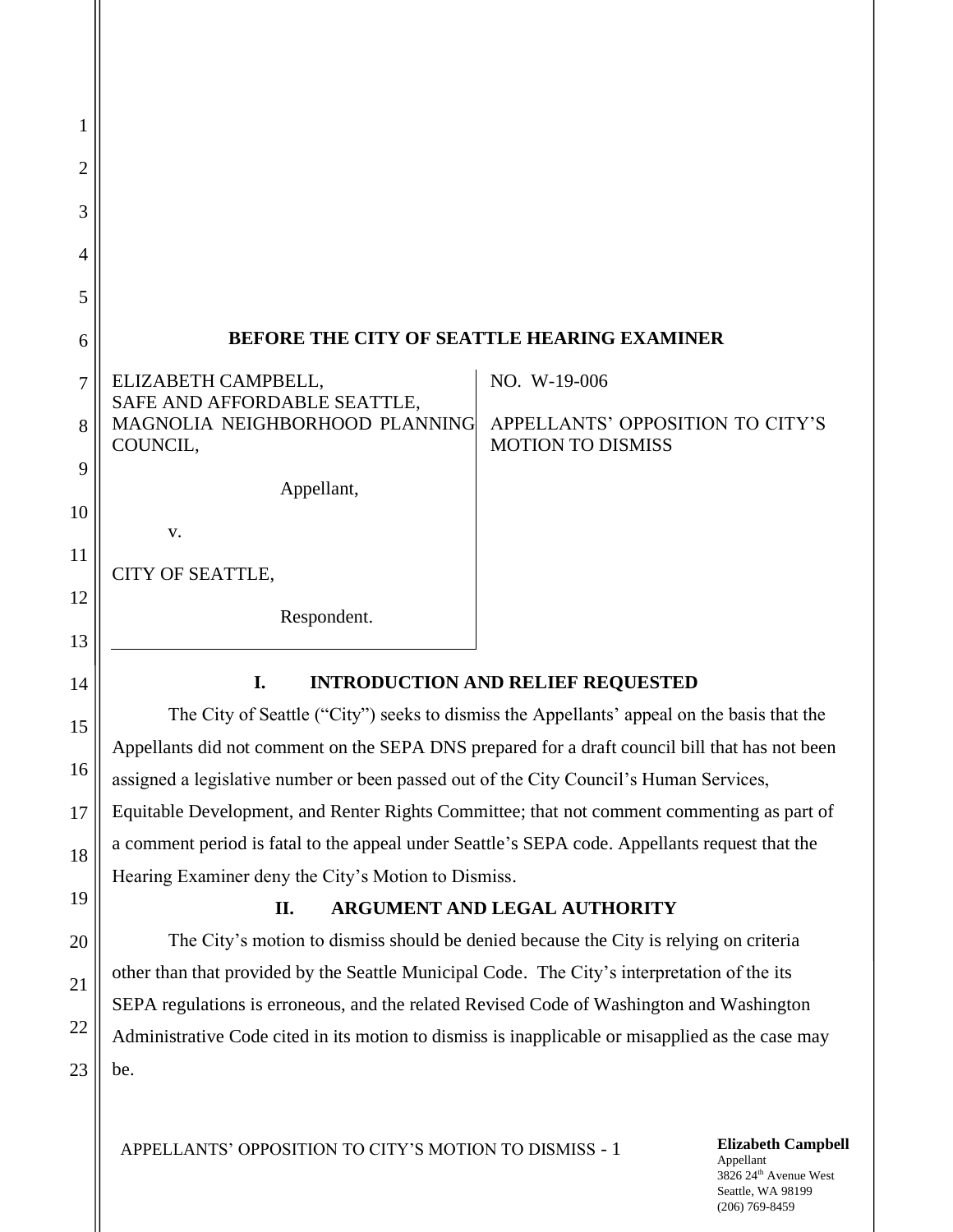1. Standing. The criteria for standing to appeal is established in SMC 25.05.680.B.1 as"any interested person" as provided in this subsection." The definition of "interested person" is provided in SMC 25.05.755 is: "Interested person" means any individual, partnership, corporation, association, or public or private organization of any character, significantly affected by or interested in proceedings before an agency, and shall include any party in a contested case.

This is the sole criteria provided in the relevant city code for standing.

2. The City's references to WAC 197-11-455 and WAC 197-11-502, and similar provisions in SMC 20.25.545.B are irrelevant. The City's claim that the Seattle Municipal Code requires an appellant to comment on an environmental document in order to appeal that document was previously raised and denied by the Hearing Examiner in Case W-14-001 and W-16-003. The conclusion of the hearing examiner in the referenced cases, a copy of the Order on Motion to Dismiss for each case is attached and included herein as Exhibit A, is that an appellant is not legally required under the Seattle Municipal Code to comment in an environmental review process in order to have standing to appeal an SEPA/environmental review/document/decision:

**Case W-14-001 Excerpt from** *Order on Motion to Dismiss* **dated September 2, 2014:**

"The language of 25.05.545.A is very different from that in subsection B. Subsection A refers specifically to consulted agencies who fail to comment on a draft EIS, and it plainly states that these agencies are 'barred from alleging defects' in the final EIS. But subsection B only states that the lack of comments on environmental document is to be construed as a "lack of objection to the analysis. This phrase is general and nature, and could be interpreted to mean that an agency may move forward by issuing its environmental analysis. Presumably if the drafters had intended to bar the public and non-consulted agencies from appealing a DNS they would have used the same language as appears in subsection A, but that language is absent." (Paragraph 1, Page 3)

"…the City's SEPA Code adds language to that found in WAC 19-11-545(2). SMC 20.05.545B includes a statement that appeals to the Hearing Examiner are consider de novo, and the only limitation on appeal issues is that they are limited to those cited in the notice of appeal." (Paragraph 4, Page 3)

Appellant 3826 24th Avenue West Seattle, WA 98199 (206) 769-8459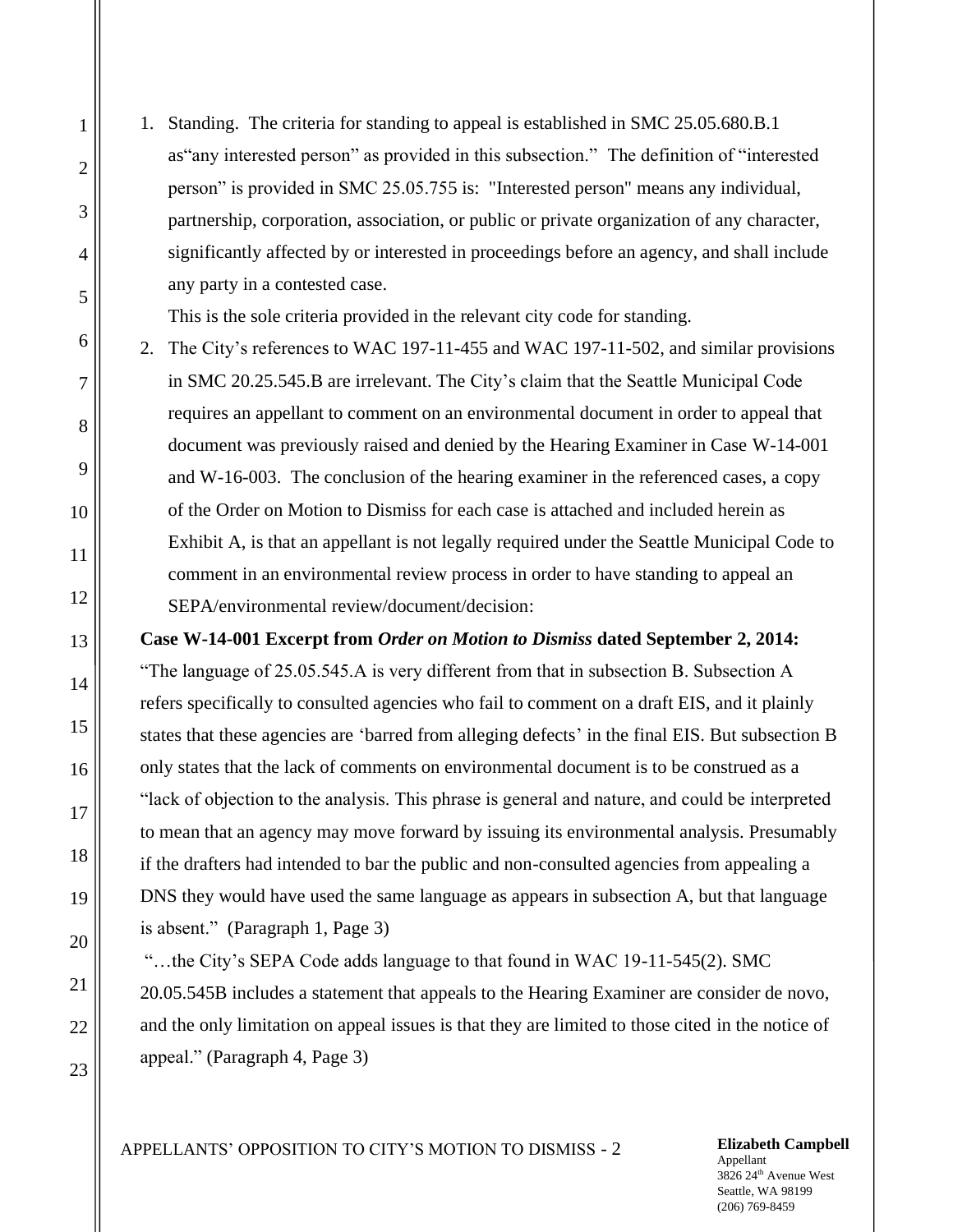"Furthermore, the notion the public must provide comments before appealing a DNS, is at odds with the fact that the Code allows appeals to raise issues that were never identified during the comment period...[r]equiring all appellants to have submitted public comments would serve little purpose (at least in terms of early notice to DPD of environmental concerns), since the Code does not limit the appeal issues to those identified in public comments. Thus, no frustration of SEPA's purposes occurs by allowing appeals to be filed by those who did not submit public comments.

"SMC 25.05.545 does not require that a member of the public comment on a DNS in order to appeal that DNS. The motion is therefore denied." (Paragraph 4, Page 3 and Paragraph 1) Page )

### **Case W-16-003 Excerpt from** *Order on Motion to Dismiss* **dated July 29, 2016:**

"…WAC 197-11-545 and SMC 25.05.545 have been considered in previous cases before the Hearing Examiner. SMC 25.05.545 addresses the effect of no comment by consulted agencies, other agencies and the public. Under SMC 25.05.545.A, a 'consulted agency' which fails to submit 'substantive information' to a lead agency in response to a draft EIS is 'barred from alleging any defects in the lead agency's compliance' with Subchapter VI of Chapter 25.05 SMC. SMC 25.05.545.B refers to 'lack of comment by other agencies or members of the public on environmental documents,' and says that the lack of comment may be 'construed as lack of objection to the environmental.' No bar on appeals is mentioned; indeed, the subsection goes on to state that appeals to the Hearing Examiner are de novo and that the only limitation is that the issues on appeal are those cited in the notice of appeal…SMC 25.05.545 does not require a member of the public to comment on a DEIS [or Determination of non-significance] before he or she may appeal..." (Paragraph 3, Page 1) 3. Chapter and verse the City's motion for dismissal herein parrots almost word for word and cites all of the losing arguments and citations that it first put forth in 2014 (W-14-

001), and again in 2016 (W-16-003), claiming that unless a person or organization comments in a City of Seattle environmental matter process under SMC 25.05, then they have no standing rights in a subsequent appeal or even a state court judicial review. The City has again cited the following cases and hearing board forums and even and academic treatise now a third time. Despite being disavowed of the case they are trying to make,

#### Appellant 3826 24th Avenue West Seattle, WA 98199 (206) 769-8459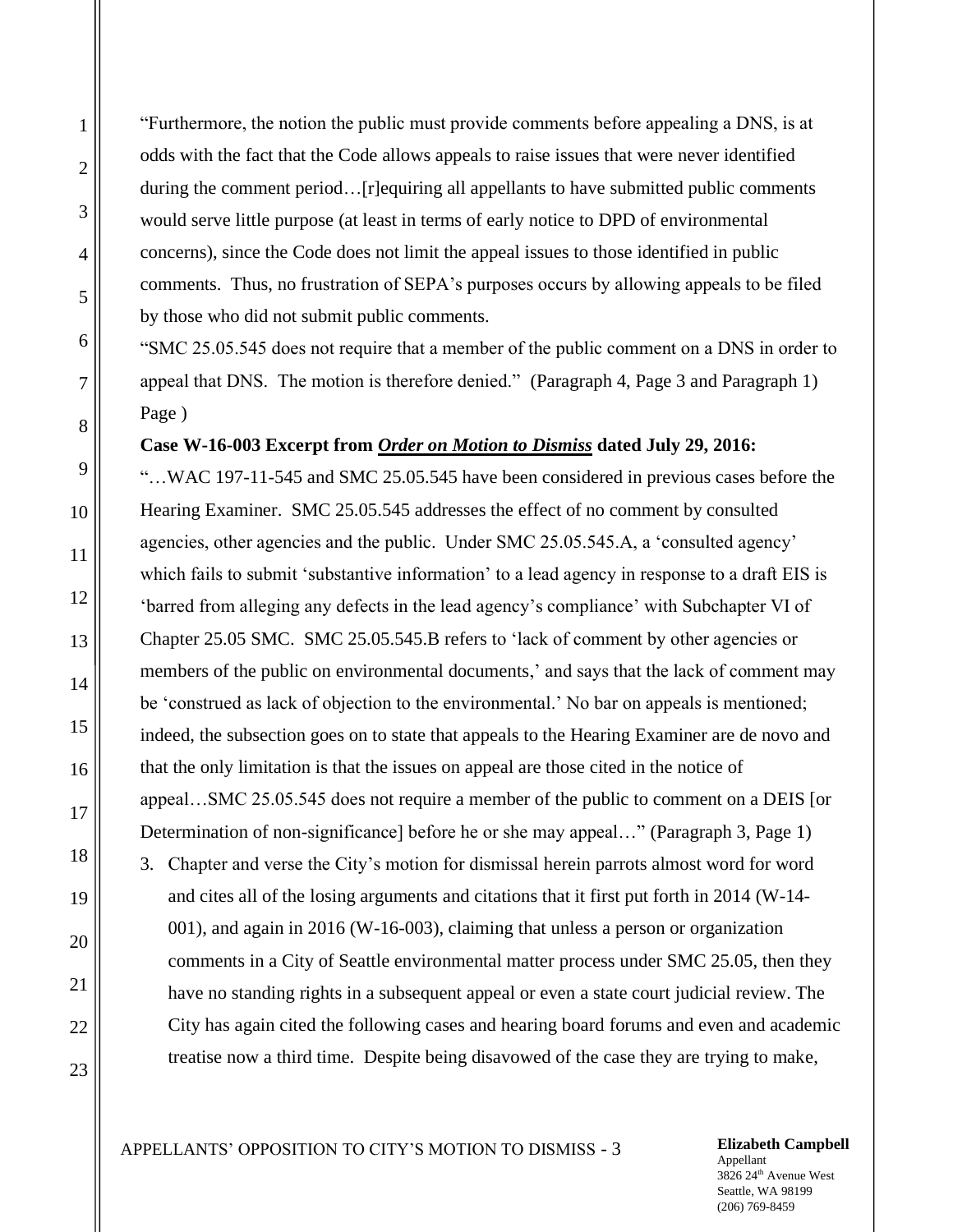having adverse rulings by the hearing examiner in now two cases, they are introducing the same arguments, cases, and hearing forums as being guiding, dicta for the City's proposition related to standing in this matter. To each citation listed by the City in the matter, the Hearing Examiner previously responded to their inapplicability in an attempt to dismiss an appellant on the basis of failing to comment as follows, in re:

- a) *Kitsap County v. State Department of Resources, "*That case involved a consulted agency which failed to comment on a draft EIS, and was therefore barred from the appealing the FEIS, pursuant to WAC 1970110545(1). The decision did not address whether a member of the public should be barred from an administrative appeal of a DNS for lack of comment during the comment period."<sup>1</sup>
- *b) Spokane Rock Products v. Spokane County Air Pollution Control Board "*In the cited PCHB case, *Spokane Rock Products v. Spokane County Air Pollution Control Authority*, PCHB 05-127, the Board determined that Appellants lacked standing to challenge an MDNS. The PCHB noted that the Appellants had filed their comments not only after the end of the comment period, but after a permit was issued by the lead agency, and the Board noted that exhaustion of local Administrative remedies was required prior to bringing a procedural SEPA claim to the Board; PCHB 05-127 Order at page 9." 2 Likewise, the City's reliance upon *Pacificorp v. City of Walla Walla* before the Washington Pollution Control Board is not guiding either as it relies upon *Spokane Rock Products.* 
	- c) *Brown v. Snohomish County* Shoreline Hearing Board, "In *Brown v. Snohomish County*, SHB 06-035, the SHB dismissed Appellant's SEPA appeal for lack of standing, where the Appellant indicated that he was actually challenging a shoreline decision, not a SEPA decision; the SHB also cited Spokane Rock, and noted that the Appellant had failed to show that he had commented during the SEPA comment period."<sup>3</sup>

<sup>1</sup> Watanabe, Anne. "W-14-001 Order on Motion to Dismiss". City of Seattle, Office of Hearing Examiner. September 2, 2014. https://web6.seattle.gov/Examiner/case/document/3004 2 Ibid.

23 3 Ibid.

1

2

3

4

5

6

7

8

9

10

11

12

13

14

15

16

17

18

19

20

21

22

APPELLANTS' OPPOSITION TO CITY'S MOTION TO DISMISS - 4 **Elizabeth Campbell**

Appellant 3826 24th Avenue West Seattle, WA 98199 (206) 769-8459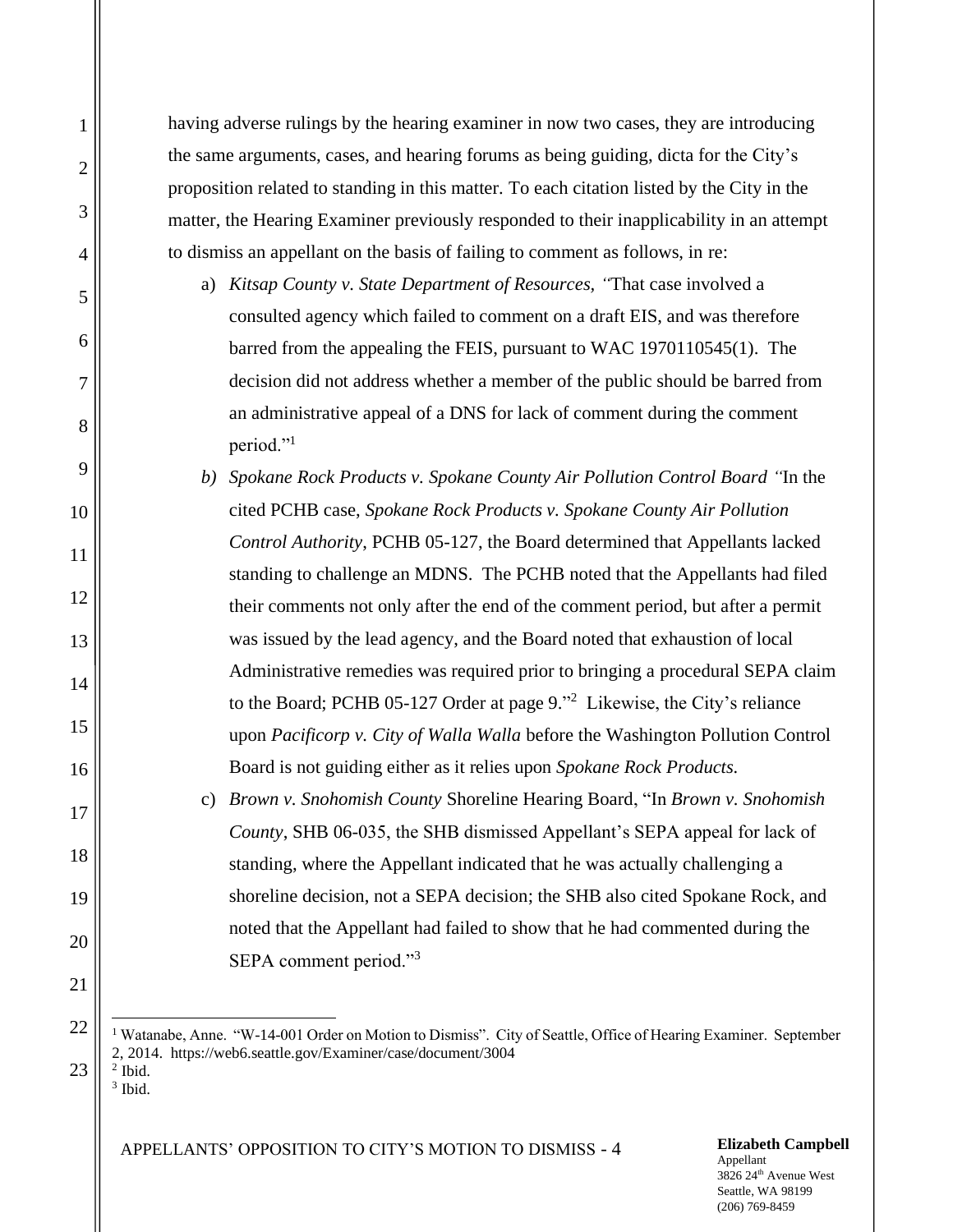| $\mathbf{1}$   | R. L. Settle, The Washington State Environmental Policy Act. "DPD also cites a<br>d)                                                                                                             |  |  |  |  |  |
|----------------|--------------------------------------------------------------------------------------------------------------------------------------------------------------------------------------------------|--|--|--|--|--|
| $\overline{2}$ | treatise, Settle, The Washington State Environmental Policy Act, and its                                                                                                                         |  |  |  |  |  |
|                | reference to a 1991 Hearing Examiner decision, in support of its motion. The                                                                                                                     |  |  |  |  |  |
| 3              | SeSettle treatise refers to In the Matter of the Institute for Transportation and the                                                                                                            |  |  |  |  |  |
| $\overline{4}$ | Environment, MUP-91-079(W), in which the Hearing Examiner dismissed a                                                                                                                            |  |  |  |  |  |
| 5              | challenge to an EIS, and referred to the Appellant's failure to comment. That                                                                                                                    |  |  |  |  |  |
|                | decision is not controlling, and it is not clear from the filings that the analysis                                                                                                              |  |  |  |  |  |
| 6              | there is relevant in this DNS appeal; the Settle treatise also merely comments that                                                                                                              |  |  |  |  |  |
| 7              | failure to comment may preclude administrative appeal." <sup>4</sup>                                                                                                                             |  |  |  |  |  |
| 8              | Lowen Limited Family Partnership v. City of Seattle Washington Central Puget<br>e)                                                                                                               |  |  |  |  |  |
|                | Sound Growth Management Hearing's Board the situation and the response to                                                                                                                        |  |  |  |  |  |
| 9              | the proposition that it is guiding is the same as all of the other boards the City                                                                                                               |  |  |  |  |  |
| 10             | invoked to support its failure to comment. As Hearing Examiner Watanabe                                                                                                                          |  |  |  |  |  |
| 11             | noted in 2014 and in 2016, "Those divisions are not binding on the Hearing                                                                                                                       |  |  |  |  |  |
|                | Examiner, but in any event, the analyses in the cited decisions turn on facts and a                                                                                                              |  |  |  |  |  |
| 12             | SEPA administrative appeal framework not present here." <sup>5</sup>                                                                                                                             |  |  |  |  |  |
| 13             | 4. In regards to the City's reference to the appellants and MUP-18-019, the appeal was not                                                                                                       |  |  |  |  |  |
| 14             | rejected. The findings and decision in the matter affirmed the City's decision related to                                                                                                        |  |  |  |  |  |
|                | its MUP, that it had not made it in error $-$ a far different outcome than that claimed by the                                                                                                   |  |  |  |  |  |
| 15             | City in its motion to dismiss in this matter $-$ that the appellant's appeal had been rejected                                                                                                   |  |  |  |  |  |
| 16             | by the hearing examiner. Not only was the appeal accepted, the appellants had standing,                                                                                                          |  |  |  |  |  |
| 17             | the case was prosecuted, and accordingly a decision made therein. <sup>6</sup>                                                                                                                   |  |  |  |  |  |
|                | 5. Note for the Record: Contrary to the City's claims that it published its notice of decision                                                                                                   |  |  |  |  |  |
| 18             | for the DNS in the Daily Journal of Commerce, Appellants can find no evidence that                                                                                                               |  |  |  |  |  |
| 19             | occurred.                                                                                                                                                                                        |  |  |  |  |  |
| 20             | <b>III. CONCLUSION</b>                                                                                                                                                                           |  |  |  |  |  |
| 21             | Appellants request that the Hearing Examiner deny the City's Motion to Dismiss.                                                                                                                  |  |  |  |  |  |
| 22             |                                                                                                                                                                                                  |  |  |  |  |  |
|                | $4$ Ibid.<br>$5$ Ibid.                                                                                                                                                                           |  |  |  |  |  |
| 23             | <sup>6</sup> Vancil, Ryan. "MUP-18-019 (TU, W): Findings and Decision". City of Seattle, Office of Hearing Examiner.<br>November 22, 2018. https://web6.seattle.gov/Examiner/case/document/11288 |  |  |  |  |  |
|                | <b>Elizabeth Campbell</b><br>APPELLANTS' OPPOSITION TO CITY'S MOTION TO DISMISS - 5                                                                                                              |  |  |  |  |  |

Appellant 3826 24<sup>th</sup> Avenue West Seattle, WA 98199 (206) 769-8459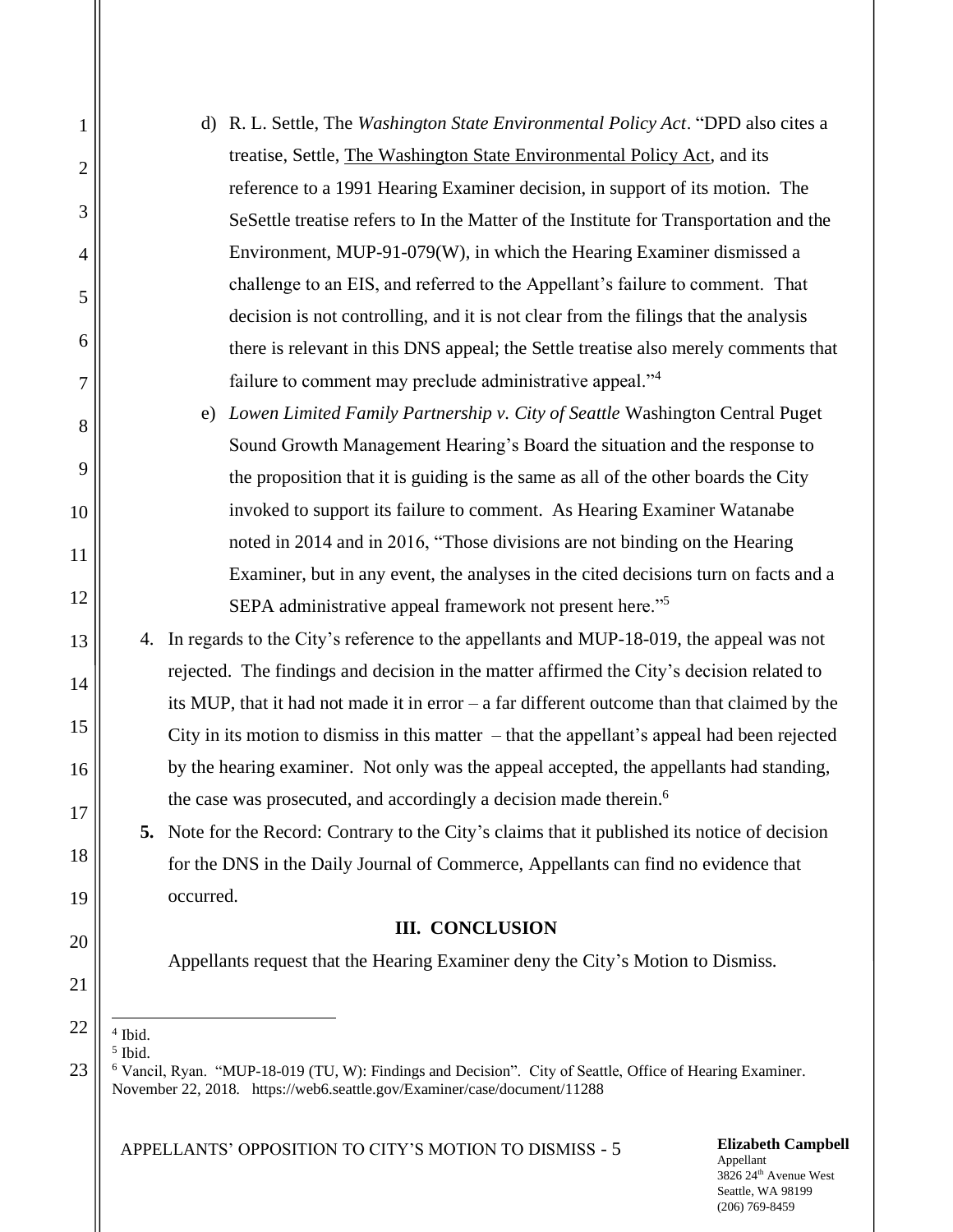Dated this 7th day of October 2019.

Elizabeth Albugaber

Elizabeth A. Campbell Appellant

By:  $3826 24^{\text{th}}$  Avenue West Seattle, WA 98199 Ph: (206) 769-8459 Fax: (206) 283-6300 Email: [neighborhoodwarrior@gmail.com](mailto:neighborhoodwarrior@gmail.com)

Elizabeth A-langsber

Elizabeth A. Campbell Authorized Representative for Appellants

3826 24th Avenue West Seattle, WA 98199 Ph: (206) 769-8459 Fax: (206) 283-6300 Email: neighborhoodwarrior@gmail.com

Seattle, WA 98199 (206) 769-8459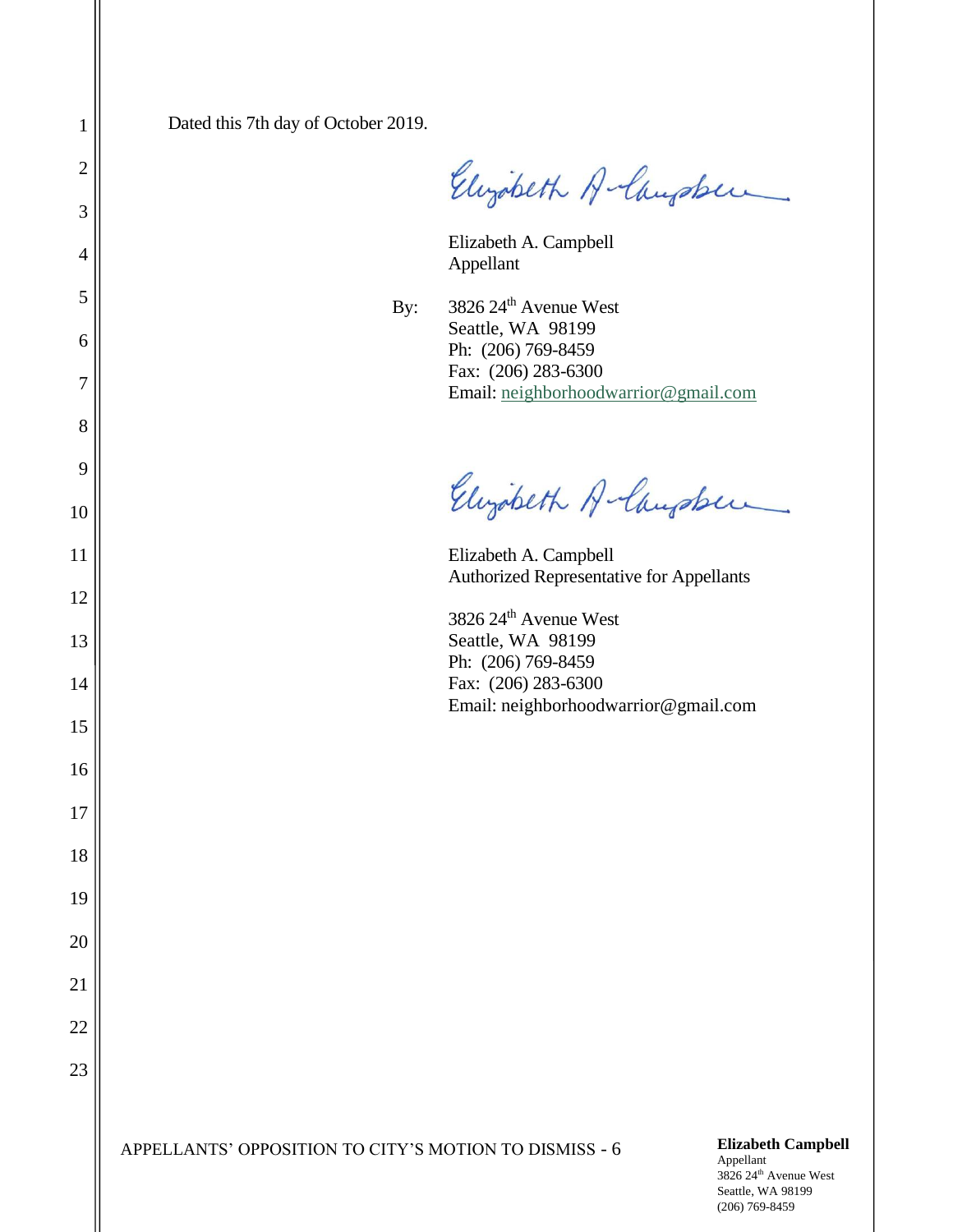| <b>CERTIFICATE OF SERVICE</b> |  |
|-------------------------------|--|
|-------------------------------|--|

I certify that on this date, a copy of APPELLANT'S OPPOSITION TO CITY's MOTION TO DISMISS was sent via email and U.S. First Class Mail to the following:

1

2

| $\mathfrak{Z}$ |                                                                      |                                        |                                                                                                  |  |
|----------------|----------------------------------------------------------------------|----------------------------------------|--------------------------------------------------------------------------------------------------|--|
|                | <b>Respondent</b>                                                    | <b>Respondent Legal Assistant</b>      |                                                                                                  |  |
| $\overline{4}$ | City of Seattle                                                      | Legal Assistant to                     |                                                                                                  |  |
| 5              | Dan Mitchell, WSBA #38341<br><b>Assistant City Attorney</b>          | Daniel B. Mitchell &<br>Patrick Downs, |                                                                                                  |  |
|                | Seattle City Attorney's Office                                       | <b>Land Use Section</b>                |                                                                                                  |  |
| 6              | 701 Fifth Ave., Suite 2050                                           | Seattle City Attorney's Office         |                                                                                                  |  |
|                | Seattle, WA 98104-7097                                               | Civil Division                         |                                                                                                  |  |
| 7              | Ph: (206) 684-8200                                                   | 701 Fifth Avenue, Suite 2050           |                                                                                                  |  |
|                | Fax: (206) 684-8284                                                  | Seattle, WA 98104-7095                 |                                                                                                  |  |
| 8              | Email: daniel.mitchell@seattle.gov                                   | Phone: 206-684-8247                    |                                                                                                  |  |
|                |                                                                      | FAX: 206-684-8284                      |                                                                                                  |  |
| 9              |                                                                      | alicia.reise@seattle.gov               |                                                                                                  |  |
| 10             |                                                                      |                                        |                                                                                                  |  |
|                | the foregoing being the last known address of the above-named party. |                                        |                                                                                                  |  |
| 11             |                                                                      |                                        |                                                                                                  |  |
|                | Dated this 7th day of October 2019, at Seattle, Washington.          |                                        |                                                                                                  |  |
| 12             |                                                                      |                                        |                                                                                                  |  |
| 13             | <b>/s/ Elizabeth A. Campbell</b><br>ELIZABETH A. CAMPBELL            |                                        |                                                                                                  |  |
|                |                                                                      |                                        |                                                                                                  |  |
| 14             |                                                                      |                                        |                                                                                                  |  |
|                |                                                                      |                                        |                                                                                                  |  |
| 15             |                                                                      |                                        |                                                                                                  |  |
| 16             |                                                                      |                                        |                                                                                                  |  |
|                |                                                                      |                                        |                                                                                                  |  |
| 17             |                                                                      |                                        |                                                                                                  |  |
|                |                                                                      |                                        |                                                                                                  |  |
| 18             |                                                                      |                                        |                                                                                                  |  |
| 19             |                                                                      |                                        |                                                                                                  |  |
|                |                                                                      |                                        |                                                                                                  |  |
| 20             |                                                                      |                                        |                                                                                                  |  |
|                |                                                                      |                                        |                                                                                                  |  |
| 21             |                                                                      |                                        |                                                                                                  |  |
| 22             |                                                                      |                                        |                                                                                                  |  |
|                |                                                                      |                                        |                                                                                                  |  |
| 23             |                                                                      |                                        |                                                                                                  |  |
|                |                                                                      |                                        |                                                                                                  |  |
|                |                                                                      |                                        |                                                                                                  |  |
|                | APPELLANTS' OPPOSITION TO CITY'S MOTION TO DISMISS - 7               |                                        | <b>Elizabeth Campbell</b><br>Appellant<br>3826 24 <sup>th</sup> Avenue West<br>Seattle, WA 98199 |  |

(206) 769-8459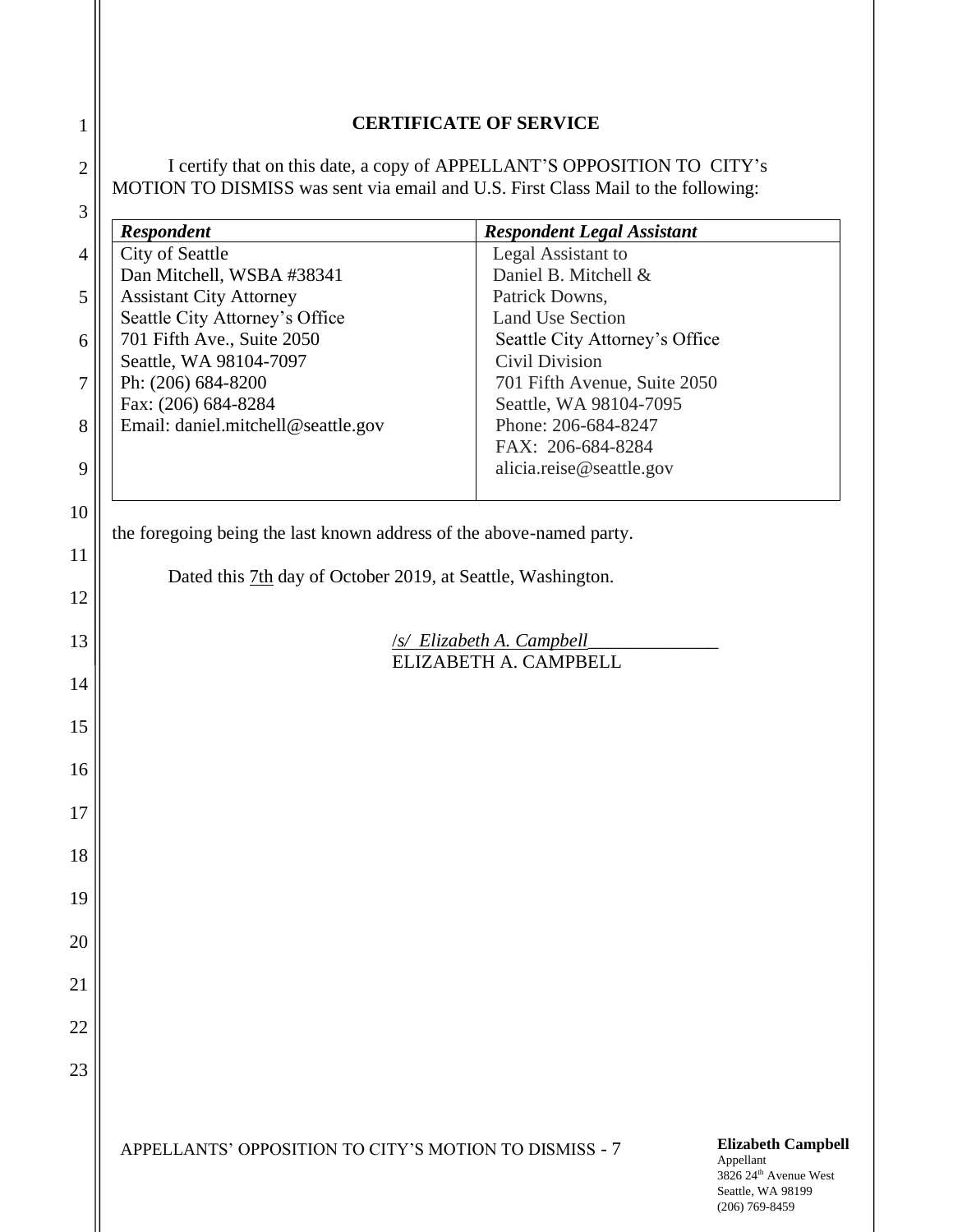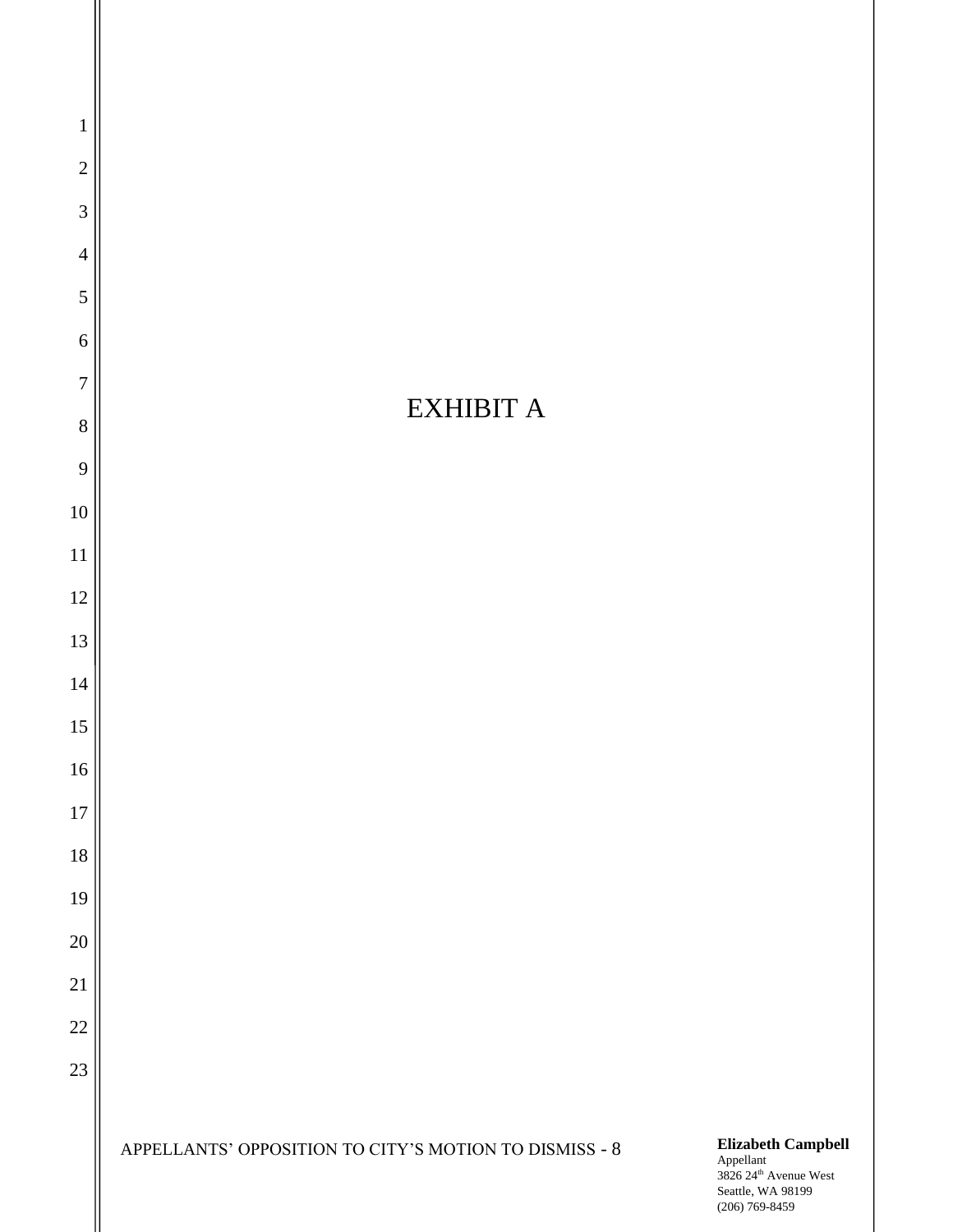### **BEFORE THE HEARING EXAMINER CITY OF SEATTLE**

In the Matter of the Appeal of

 $W-14-001$ 

#### **SMART GROWTH SEATTLE**

From a SEPA Determination by the Director. Department of Planning and Development

#### **ORDER ON MOTION TO DISMISS**

The Department of Planning and Development (DPD) filed a motion to dismiss this appeal on the grounds that the Appellant Smart Growth Seattle (Smart Growth) failed to submit comments on the Determination of Non-Significance (DNS) during the public comment period. Smart Growth filed its Opposition to DPD's Motion to Dismiss on August 15, 2014. DPD filed a Reply on August 21, 2014. Having reviewed the filings in this matter, the Hearing Examiner enters the following order, and denies the motion.

1. On May 29, 2014, DPD issued a DNS for a proposal to amend the Land Use Code. On that day. DPD also published a Notice of Environmental Determination stating that DPD had issued the DNS, and that comments regarding the DNS or potential environmental impacts could be submitted through June 12, 2014. Between May 29, 2014 and June 12, 2014, DPD received no comments which identified the commenters as being members of Smart Growth or representing Smart Growth. However, a letter was submitted by Bruce Harris to DPD on June 16, 2014, which is shown in the filings. A letter dated January 15, 2014, was sent by Smart Growth to City Councilmember O'Brien, and is also shown in the filings.

DPD's motion asserts that SMC 25.05.545 and WAC 197-11-545 require the appeal to be dismissed for failure to submit public comments during the SEPA comment period.

SMC 25.05.545 states:

#### Effect of no comment.

A. Consulted Agencies. If a consulted agency does not respond with written comments within the time periods for commenting on environmental documents, the lead agency may assume that the consulted agency has no information relating to the potential impact of the proposal as it relates to the consulted agency's jurisdiction or special expertise. Any consulted agency that fails to submit substantive information to the lead agency in response to a draft EIS is thereafter barred from alleging any defects in the lead agency's compliance with Subchapter IV of these rules.

Other Agencies and the Public. Lack of comment by other agencies or  $B_{\cdot}$ members of the public on environmental documents, within the time periods specified by these rules, shall be construed as lack of objection to the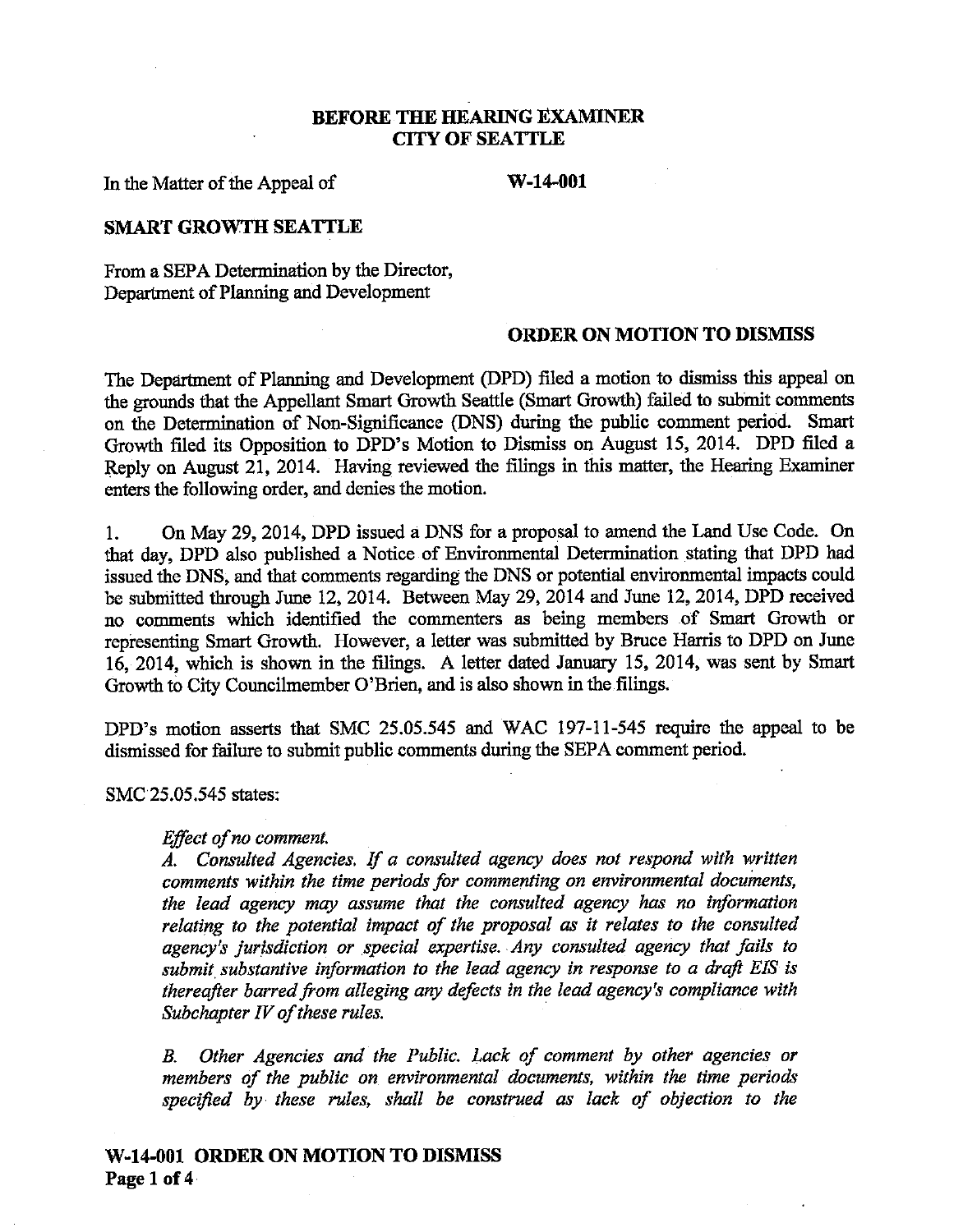environmental analysis, if the requirements of Section 25.05.510 (public notice) are met. Other agencies and the public shall comment in the manner specified in Section 25.05.550. Each commenting citizen need not raise all possible issues independently. Appeals to the Hearing Examiner are considered de novo; the only limitation is that the issues on appeal shall be limited to those cited in the notice of appeal. (See Section 25.05.680 B3.)

#### WAC 197-11-545 states:

#### Effect of no comment.

(1) Consulted agencies. If a consulted agency does not respond with written comments within the time periods for commenting on environmental documents, the lead agency may assume that the consulted agency has no information relating to the potential impact of the proposal as it relates to the consulted agency's jurisdiction or special expertise. Any consulted agency that fails to submit substantive information to the lead agency in response to a draft EIS is thereafter barred from alleging any defects in the lead agency's compliance with Part Four of these rules.

(2) Other agencies and the public. Lack of comment by other agencies or members of the public on environmental documents, within the time periods specified by these rules, shall be construed as lack of objection to the environmental analysis, if the requirements of WAC 197-11-510 are met.

#### Whether Smart Growth failed to comment on the DNS.

Smart Growth asserts that it filed SEPA comments, and therefore there has not been a "lack of comment" within the meaning of SMC 25.05.545.B. Smart Growth points to its the January 2014 letter to Councilmember O'Brien, and the June 16, 2014 letter from Mr. Harris to DPD, as constituting SEPA comments. DPD argues that these communications do not constitute comments "by members of the public on environmental documents, within the time periods specified by these rules" under SMC 25.05.545.B. The January 2014 letter was not made within the time period for SEPA comments; the June 16 letter does not mention Smart Growth or SEPA, and there is nothing on the face of the letter or even Mr. Harris's Declaration to show that he was actually a member of Smart Growth at the time he wrote the letter. It appears from the filings, that Smart Growth therefore did not file comments within "the time periods specified." Nevertheless, as noted below, this is not a bar to its appeal.

### The effect of "no comment."

DPD argues that Smart Growth is barred from this appeal for failure to submit comments during the SEPA comment period. WAC 197-11-545(1) and SMC 25.05.545.A specify that "any consulted agency" which fails to submit substantive information to a lead agency on a draft EIS is "thereafter barred from alleging any defects" in the EIS. But that language is absent from the next subsection regarding other agencies and the public. Instead, the lack of comment by the public is to be construed as "lack of objection to the environmental analysis." The question is whether this phrase means that a member of the public who fails to comment during the SEPA comment period is barred from appealing a DNS.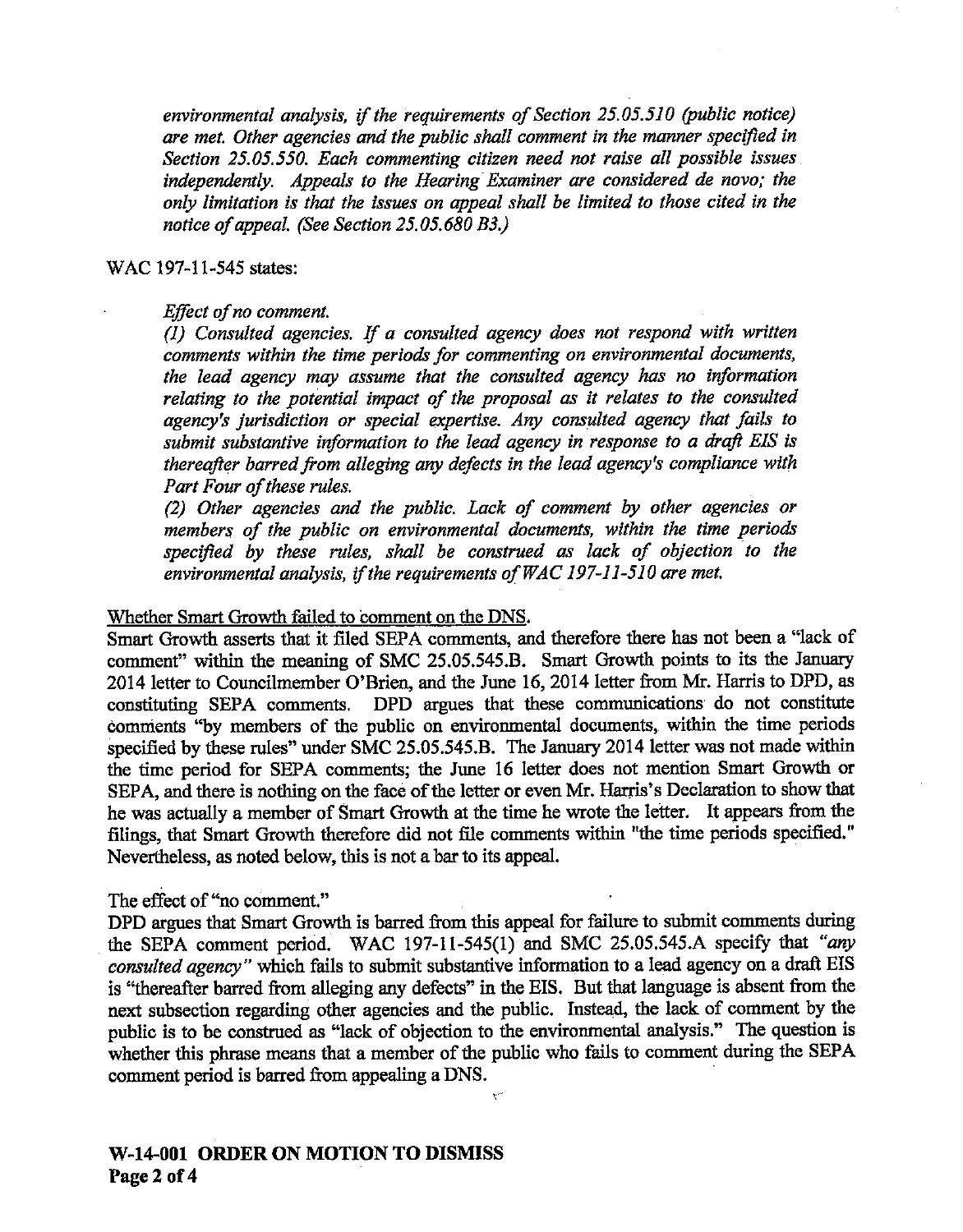The language of 25.05.545.A is very different from that in subsection B. Subsection A refers specifically to consulted agencies who fail to comment on a draft EIS, and it plainly states that these agencies are "barred from alleging defects" in the final EIS. But subsection B only states that the lack of comments on environmental documents is to be construed as a "lack of objection" to the analysis. This phrase is general in nature, and could be interpreted to mean that an agency may move forward by issuing its environmental analysis. Presumably if the drafters had intended to bar the public and non-consulted agencies from appealing a DNS, they would have used the same language as appears in subsection A, but that language is absent.

However, in support of its argument, DPD cites Kitsap County v. State Department of Natural Resources, 99 Wn.2d 386, 622 P.2d 381 (1983). That case involved a consulted agency which failed to comment on a draft EIS, and was therefore barred from the appealing the FEIS, pursuant to WAC 197-11-545(1). The decision did not address whether a member of the public should be barred from an administrative appeal of a DNS for lack of comment during the comment period. DPD also cites a treatise, Settle, The Washington State Environmental Policy Act, and its reference to a 1991 Hearing Examiner decision, in support of its motion. The Settle, treatise refers to In the Matter of the Institute for Transportation and the Environment, MUP-91-079(W), in which the Hearing Examiner dismissed a challenge to an EIS, and referred to the Appellant's failure to comment. That decision is not controlling, and it is not clear from the filings that the analysis there is relevant in this DNS appeal; the Settle treatise also merely comments that failure to comment may preclude administrative appeal.

DPD also cites decisions of the State Pollution Control Hearings Board (PCHB) and the Shoreline Hearings Board (SHB) construing WAC 197-11-545. Those decisions are not binding on the Hearing Examiner, but in any event, the analyses in the cited decisions turn on facts and a SEPA administrative appeal framework not present here. In the cited PCHB case, Spokane Rock Products v. Spokane County Air Pollution Control Authority, PCHB 05-127, the Board determined that Appellants lacked standing to challenge an MDNS. The PCHB noted that the Appellants had filed their comments not only after the end of the comment period, but after a permit was issued by the lead agency, and the Board construed this action as a failure to exhaust available administrative remedies. The Board noted that exhaustion of local administrative remedies was required prior to bringing a procedural SEPA claim to the Board; PCHB 05-127 Order at page 9. In Brown v. Snohomish County, SHB 06-035, the SHB dismissed Appellant's SEPA appeal for lack of standing, where the Appellant indicated that he was actually challenging a shoreline decision, not a SEPA decision; the SHB also cited Spokane Rock, and noted that the Appellant had failed to show that he had commented during the SEPA comment period.

In contrast to the timeframes and administrative appeal framework presented in the above state board decisions, the City's SEPA Code adds language to that found in WAC 197-11-545(2). SMC 25.05.545.B includes a statement that appeals to the Hearing Examiner are considered de novo, and that the only limitation on appeal issues is that they are limited to those cited in the notice of appeal. The state Board decisions were concerned with appellants' failure to exhaust administrative remedies, but no such concern is presented here. By appealing to the Hearing Examiner, an appellant exhausts the available administrative remedy, and it is the Hearing Examiner's decision, not DPD's, which is the final City SEPA decision. Thus, unlike the situation before the Board in Spokane Rock, the decision maker for the underlying proposal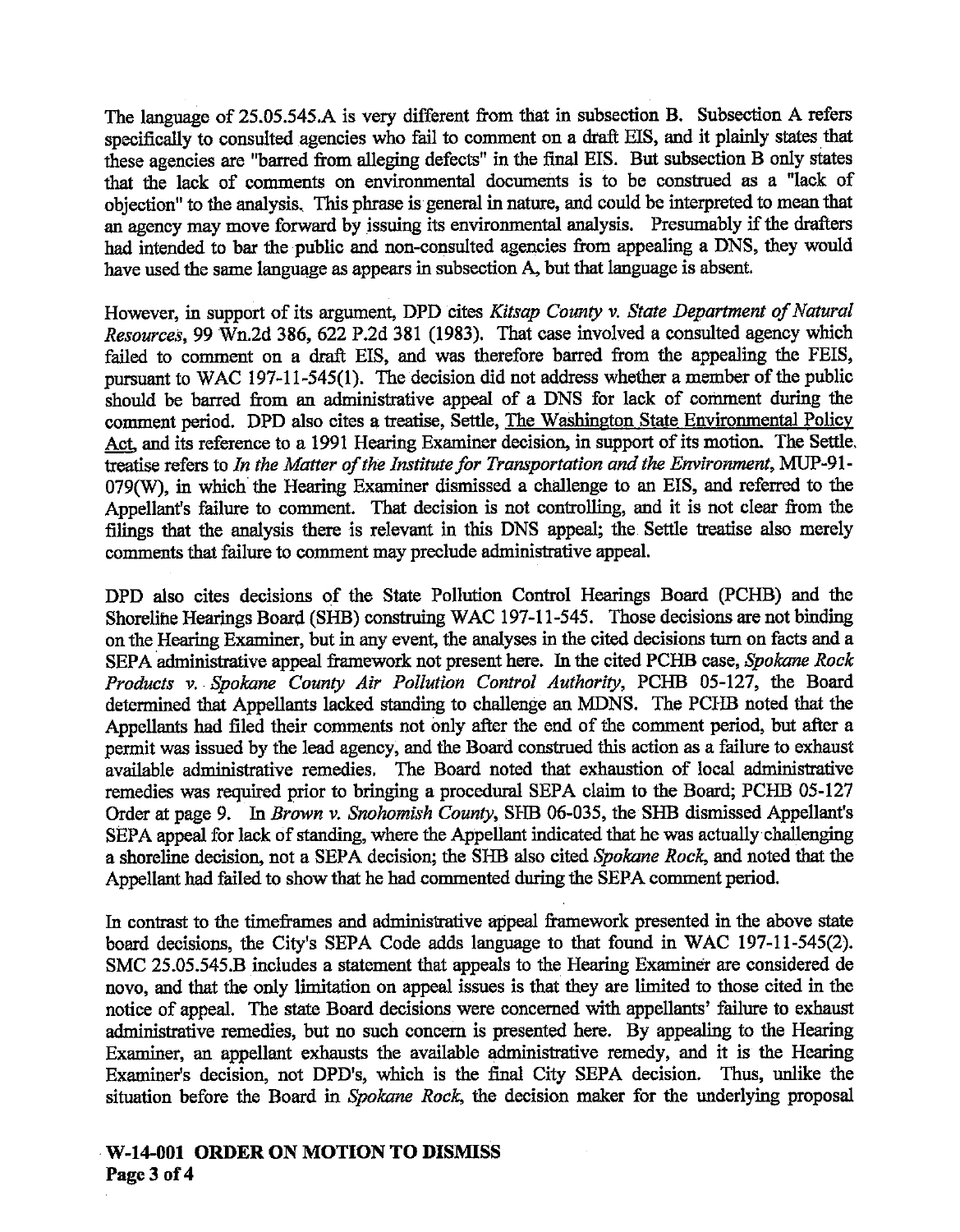(here, the City Council) will not be deprived of the opportunity to review potential environmental concerns before making its decision. Furthermore, the notion the public must provide comments before appealing a DNS, is at odds with the fact that the Code allows appeals to raise issues that were never identified during the comment period. A citizen may, e.g., comment on water quality impacts during the comment period, but is allowed to raise completely. different issues in a subsequent appeal of the DNS. Requiring all appellants to have submitted public comments would therefore serve little purpose (at least in terms of early notice to DPD of environmental concerns), since the Code does not limit the appeal issues to those identified in public comments. Thus, no frustration of SEPA's purposes occurs by allowing appeals to be filed by those who did not submit public comments.

SMC 25.05.545 does not require that a member of the public comment on a DNS in order to appeal that DNS. The motion is therefore denied.

Entered this  $2<sup>nd</sup>$  day of September, 2014.

Anne Watanabe Deputy Hearing Examiner Office of Hearing Examiner P.O. Box 94729 Seattle, Washington 98124-4729 (206) 684-0521 FAX: (206) 684-0536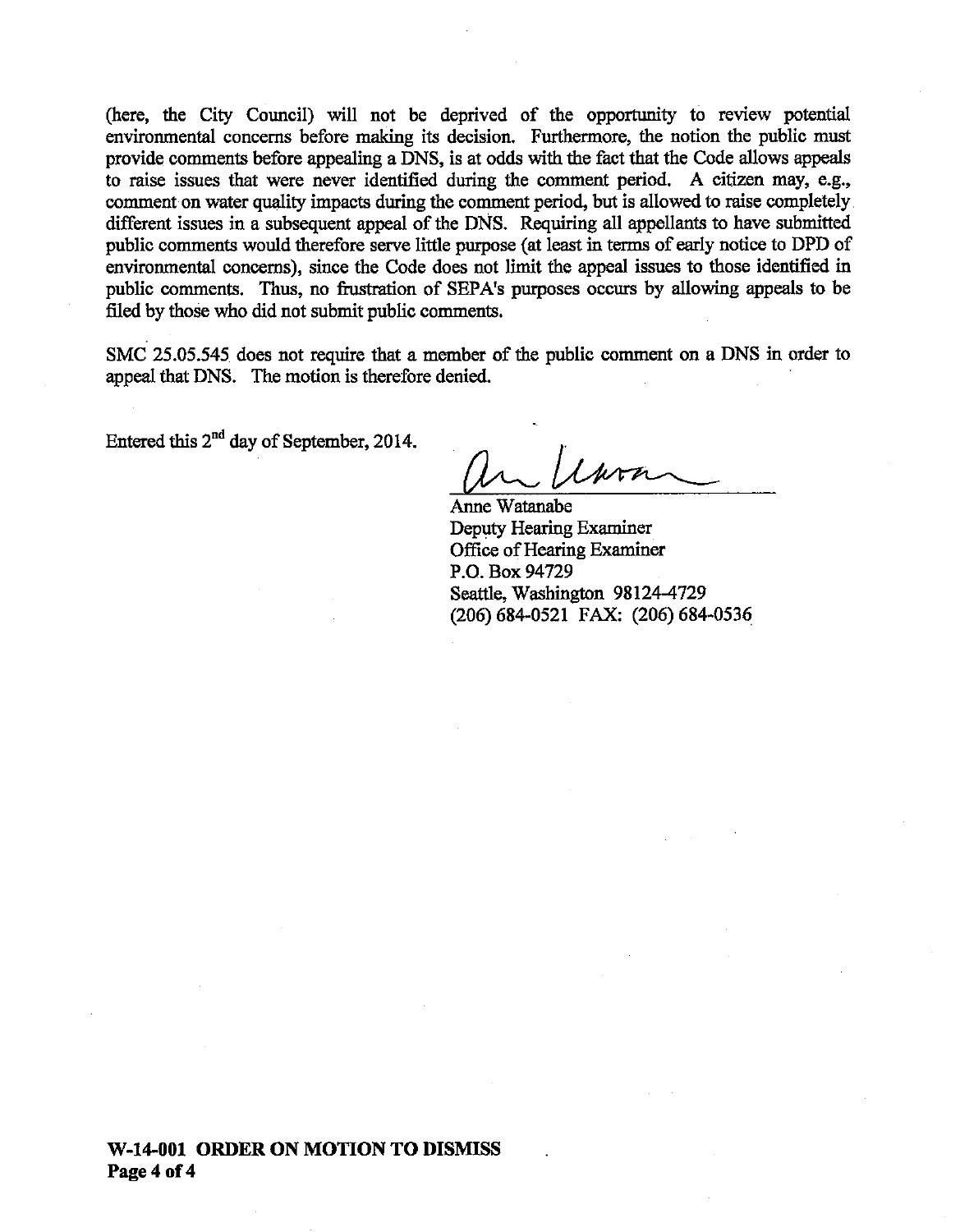### **BEFORE THE HEARING EXAMINER CITY OF SEATTLE**

In the Matter of the Appeal of

Hearing Examiner File:  $W-16-003$ 

### **CITIZENS FOR LIVABILITY IN BALLARD**

From a Determination of Adequacy by the Director, Seattle Department of Construction and Inspections

### **ORDER ON MOTION TO DISMISS**

The Office of Planning and Community Development<sup>1</sup> filed a motion to dismiss the above- $1<sub>1</sub>$ referenced appeal on July 7, 2016. The Appellant, Citizens for Livability in Ballard (Citizens), filed a response on July 19, 2016. OPCD filed a reply on July 22, 2016. Hearing Examiner Rule 3.02(a) allows for dismissal of an appeal without a hearing if it "fails to state a claim for which the Hearing Examiner has jurisdiction to grant relief or is without merit on its face, frivolous, or brought merely to secure delay."

OPCD's motion to dismiss asserts that Citizens' appeal should be dismissed because (1)  $\overline{2}$ . Citizens failed to comment on the DEIS; (2) Citizens fails to allege injury-in-fact necessary to confer SEPA standing; and (3) various issues raised in the appeal are beyond the Hearing Examiner's jurisdiction.

 $3<sub>1</sub>$ OPCD argues that under WAC 197-11-545, Citizens' failure to comment on the DEIS means that Citizens has waived its right to appeal the FEIS. It is not disputed that Citizens as an organization did not submit comments on the DEIS. It is also not disputed that Steve Cohn, one of Citizens' members, did submit a timely written comment on the DEIS. As both parties note, WAC 197-11-545 and SMC 25.05.545 have been considered in previous cases before the Hearing Examiner. SMC 25.05.545 addresses the effect of no comment by consulted agencies, other agencies and the public. Under SMC 25.05.545.A, a "consulted agency" which fails to submit "substantive information" to a lead agency in response to a draft EIS is "barred from alleging any defects in the lead agency's compliance" with Subchapter VI of Chapter 25.05 SMC. **SMC** 25.05.545.B refers to "lack of comment by other agencies or members of the public on environmental documents," and says that the lack of comment may be "construed as lack of objection to the environmental analysis." No bar on appeals is mentioned; indeed, the subsection goes on to state that appeals to the Hearing Examiner are de novo and that the only limitation is that the issues on appeal are those cited in the notice of appeal. Even if it were assumed that Mr. Cohn's earlier comment could not be attributed to Citizens, SMC 25.05.545 does not require a member of the public to comment on a DEIS before he or she may appeal the FEIS.

<sup>&</sup>lt;sup>1</sup> The Determination of Adequacy which is the subject of this appeal was issued by the Department of Construction and Inspections. The Final EIS was issued by Office of Planning and Community Development (OPCD), which appeared at the prehearing conference and is acting as the respondent in this matter.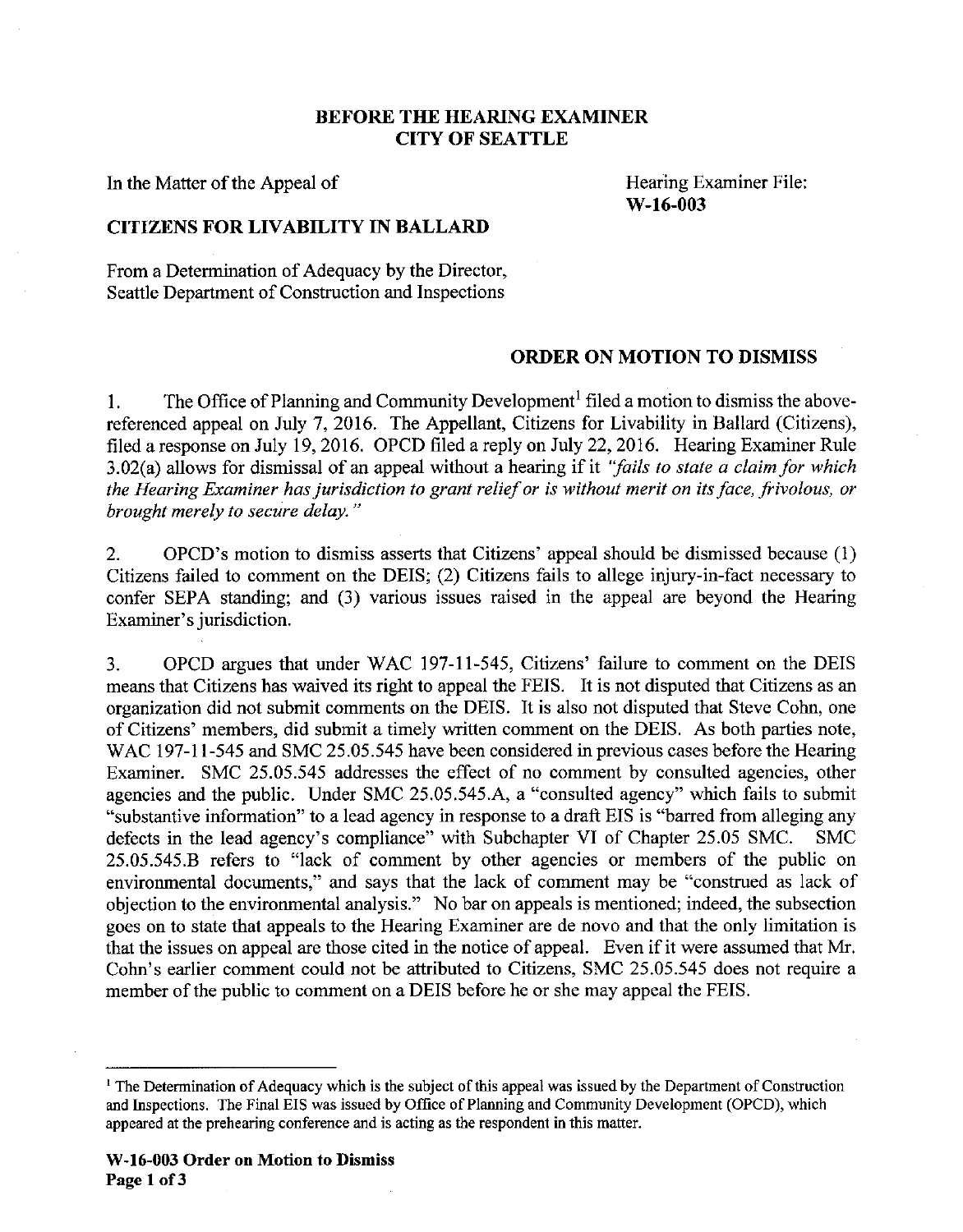OPCD also argues that Citizens has failed to demonstrate an injury in fact. The two-part  $\overline{4}$ . test for standing to challenge actions under SEPA provides that: (1) the interest sought to be protected must fall within the zone of interests protected by SEPA; and (2) the party must allege an injury in fact. Lands Council v. Washington State Parks Recreation Com'n, 176 Wash. App. 787, 799, 309 P.3d 734, 740 (2013), citing Kucera v. State Dep't of Transportation, 140 Wash.2d 200, 212, 995 P.2d 63 (2000). To show an injury in fact, a petitioner must demonstrate that he or she will be adversely affected by the decision; if an injury is merely conjectural or hypothetical, there can be no standing. Trepanier v. City of Everett, 64 Wash.App. 380, 383, 824 P.2d 524, 526 (1992), rev. denied, 119 Wash.2d 1012 (1992). The injury in fact element is satisfied when a plaintiff alleges the challenged action will cause specific and perceptible harm; Kucera at 213. In Leavitt v. Jefferson County, 74 Wash.App. 668, 875 P.2d 681 (1994), a property owner's claim that impacts were "possible, not necessary, impacts of the Board's adoption of the Code" was deemed sufficient to establish standing; 74 Wash.App. at 679. By contrast, in Trepanier, the Court noted that the petitioner had failed to present any evidentiary facts to show that he would be injured by a new zoning code. The only injury alleged was that the new code would reduce allowable densities and development potential within the City of Everett and that this would in turn transfer growth to unincorporated Snohomish County and cause serious adverse impacts; but there was no factual support in the record to support this assertion. *Id.* at 384.

5. In response to the motion, Citizens has submitted declarations from its members, stating that they reside and own property in Ballard; two of the three members own property in or near an area mapped for inclusion in an expanded Crown Hill Residential Urban Village and the Ballard Hub Urban Village. The declarants state that they will be affected by increased traffic and congestion, loss of parking, impacts to parks and public schools, and pollution which will result, directly or indirectly, from the proposal's impacts which are not adequately analyzed by the FEIS.

OPCD argues that Citizens has not identified concrete and specific injuries, and that the 6. claimed impacts are speculative and conjectural. The proposed Comprehensive Plan amendments appear to rely largely on future actions, e.g. enactment of development standards, to have any effect. However, Citizens has identified plan amendments that they claim have impacts that are not adequately analyzed in the FEIS, and which would cause direct injury to themselves as homeowners and residents of Ballard; Citizens Response at page 5. OPCD's reply argues that the identified changes to the parking policies make no <sup>th</sup>net" change to the existing policies, but this is disputed by Citizens and goes to the merits of the appeal rather than whether Citizens has adequately pled injury. Citizens has made a sufficient showing of injury in fact to be granted standing.

OPCD also moved to dismiss claims presented in Paragraph E of the Appeal Statement 7. (page 15). Those claims argue that the EIS "deprives the appellant, and the general public, of due process, substantive due process and the rights recognized in 43.21C.020" and that EIS "abrogates" the applicant's and the public's right to participation" under RCW 36.70A.070. Paragraph E does not state a claim for which the Hearing Examiner has jurisdiction to grant relief. The Hearing Examiner does not have authority to review Citizens' claims that its constitutional rights have been violated, or that public participation required by RCW 36.70A.070 has not occurred. These claims are dismissed.